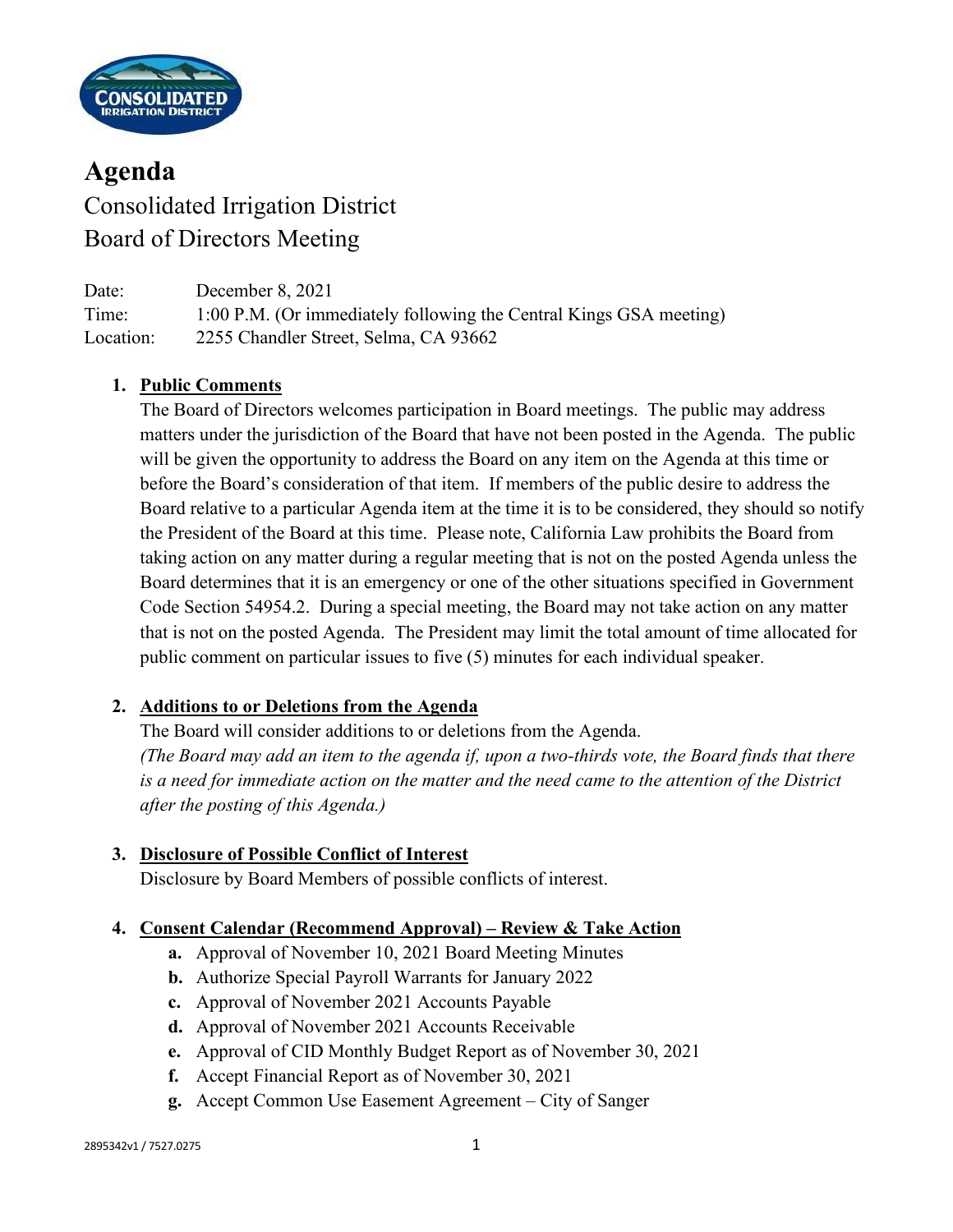## **5. Correspondence: Items for Board Action**

- **a. California Farm Water Coalition – 2022 Membership Dues** Review and discuss possible action the California Farm Water Coalition 2022 Membership Renewal dues for the amount of \$1490.00.
- **b. Kings River Water Association – Pine Flat O&M Billing for Calendar Year 2021** Review and discuss possible action the Kings River Water Association Pine Flat Operation and Maintenance billing for calendar year 2021 for the amount of \$177,083.42.
- **c. Kings River Water Association – Water Rights Fees** Review and discuss possible action the Kings River Water Association Water Rights Fees for the amount of \$58,695.97.
- **d. 2022 Consolidated Irrigation District Board Meeting Dates** Review and discuss possible action the scheduled Board Meeting Dates for 2022.
- **e. Review miscellaneous correspondence for possible action**

#### **6. Manager's Report, Presentation of Items for Board Action and Public Hearings**

#### **a. Water Report**

Review and discuss for possible action: the current water report.

### **b. SGMA Update**

Receive update on implementation of the Sustainable Groundwater Management Act and provide directions to staff.

### **c. Report of Land Acquisition Effort**

Receive update and discuss for possible action regarding land acquisition.

### **d. Projects Update**

Receive update and discuss for possible action: the status of current projects.

### **7. Approve Agreement with Laguna Irrigation District**

Consider approval of an agreement with Laguna District for shared use of a portion of the District's Selma Branch Canal.

### **8. Public Hearing/Board Action regarding 2022 Annual Budget**

Board will hold a public hearing regarding the 2022 budget and consider any comments made at the hearing. Board will discuss and take action to adopt the District's 2022 Annual Budget.

### **9. Board Reports**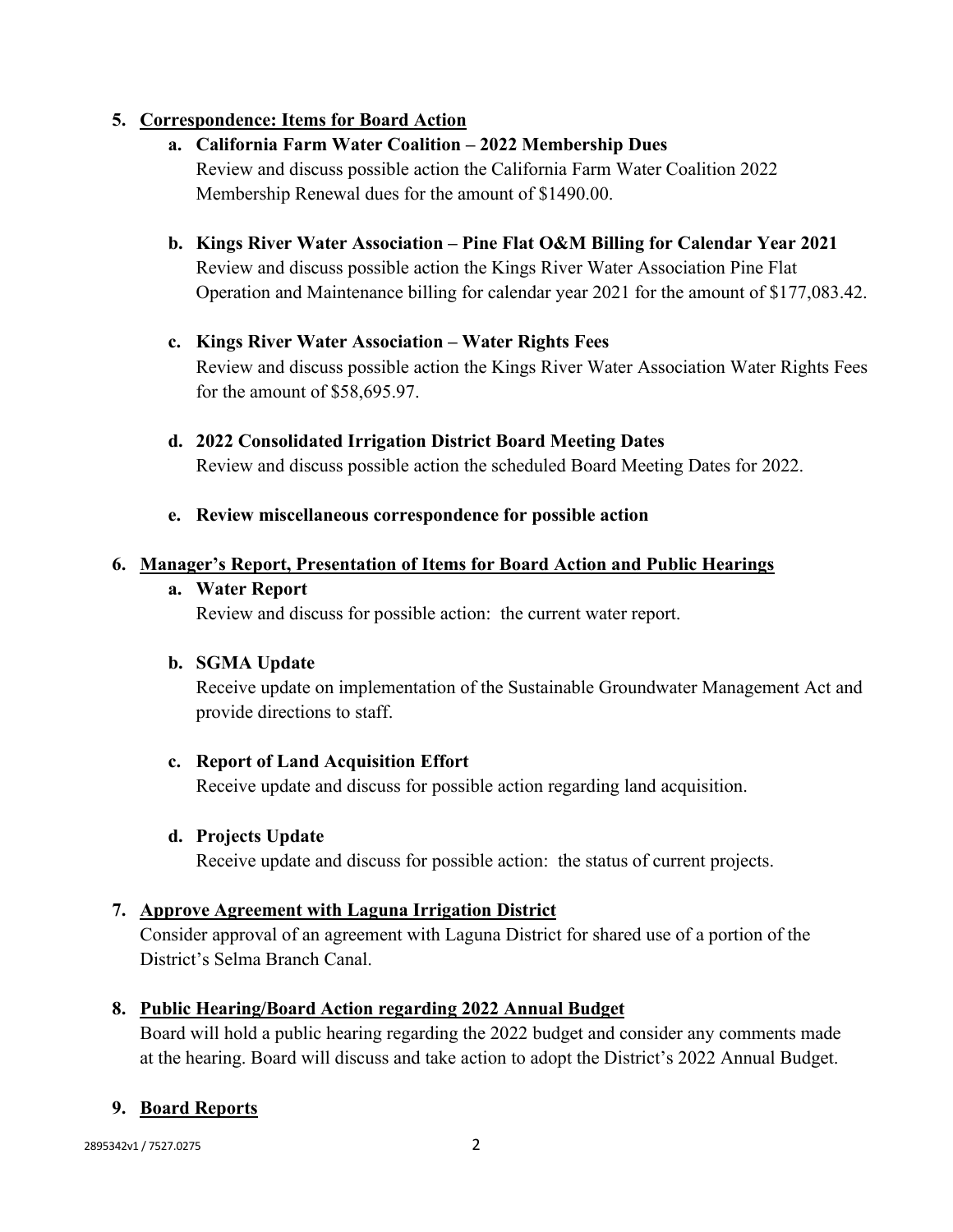Receive reports from individual Board members.

**10. Closed Session Pursuant to Government Code Section 54957 – Personnel Matters** Manager annual review and assistant manager position.

## **11. Closed Session Pursuant to Government Code Section 54956.9(d)(1) – Conference with Legal Counsel**

Closed session conference with legal counsel pursuant to Government Code Section 54956.9(d)(1) related to existing litigation:

- *James Irrigation District v. KRWA, et al.* (Fresno County Case number 19CECG00769).
- *State Water Resources Control Board, Division of Water Rights, KRWA Petition for Change Re License No. 11521.*
- *State Water Resources Control Board, Petitions to Revoke or Revise the Declaration of Fully Appropriated Stream Systems with respect to the Kings River System.*
- *State Water Resources Control Board, Semitropic Improvement District of Semitropic Water Storage District v. kings River Water Association et. al; Complaint in Support of Petition to Revise and/or Revoke Declaration of Fully Appropriated Stream System for the Kings River.*

# **12. Closed Session Pursuant to Government Code Section 54956.9(d)(2) – Conference with Legal Counsel**

Conference with legal counsel related to significant exposure to and/or anticipated litigation pursuant to paragraph (2) of subdivision (d) of Government Code Section 54956.9: (1 case)

# **13. Closed Session Pursuant to Government Code Section 54956.8 – Conference with Real Property Negotiator**

Closed session pursuant to Government Code Section 54956.8 related to real property negotiations.

Property APN: 338-140-01 Property APN: 338-140-09s Agency Negotiator: Phil Desatoff Negotiating Parties: CID Negotiating Terms and Price

## **14. End of Closed Session – Report from Closed Session**

Disclosure of reportable action, if any, from Closed Session

## **15. Next Scheduled Meetings**

Approve next regular Board Meeting on Wednesday, January 12, 2022 at 1:00 P.M., or immediately following the CKGSA meeting.